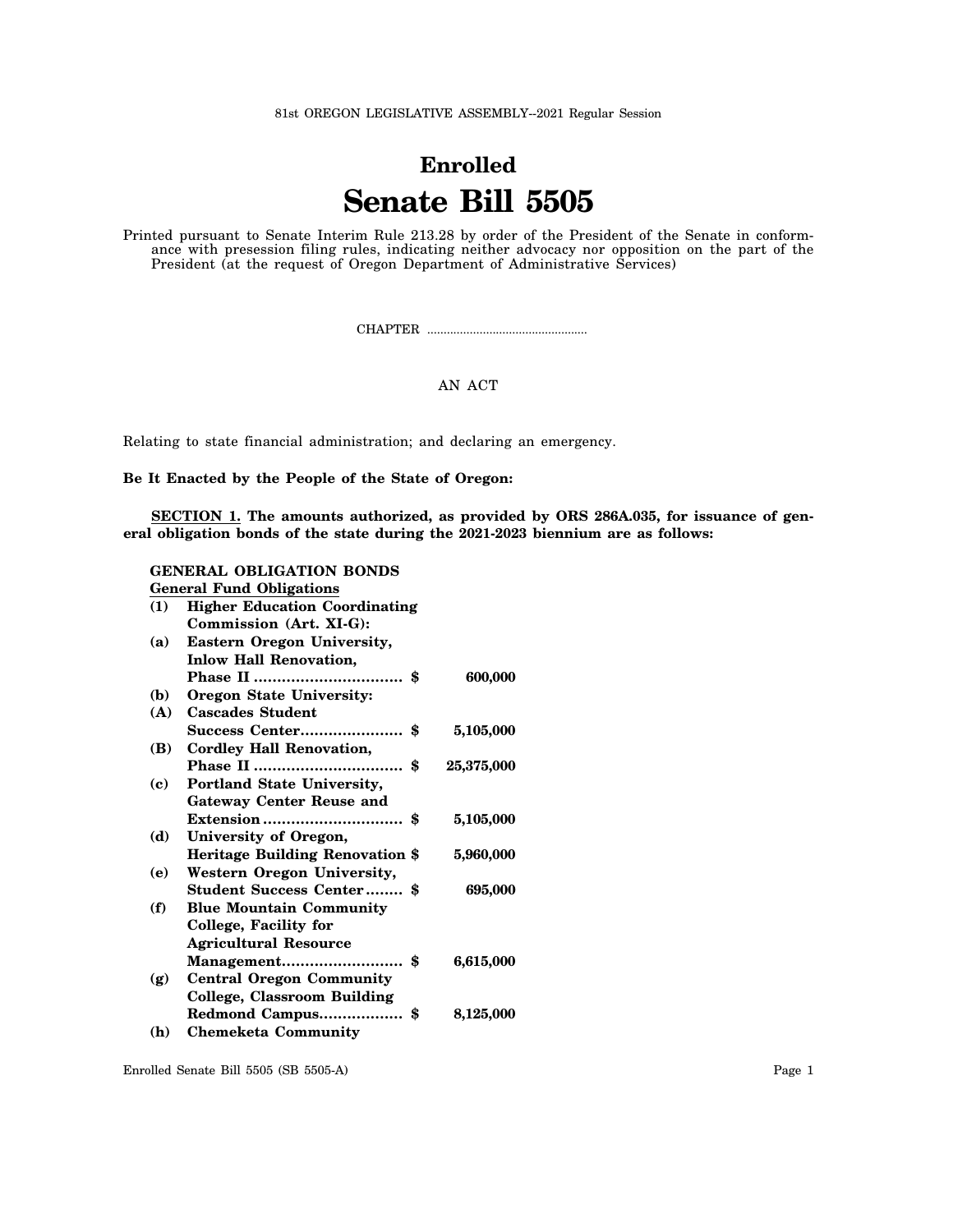| (i)                        | College, Building 7 Remodel \$<br><b>Clatsop Community College,</b> | 8,125,000   |
|----------------------------|---------------------------------------------------------------------|-------------|
|                            | <b>Maritime Science Building</b><br>\$                              | 8,120,000   |
| (j)                        | <b>Klamath Community College,</b>                                   |             |
|                            | <b>Childcare Resource Learning</b>                                  |             |
|                            | \$                                                                  | 1,540,000   |
| $\left( \mathbf{k}\right)$ | <b>Linn-Benton Community</b>                                        |             |
|                            | College, Agricultural Center. \$                                    | 8,125,000   |
| (L)                        | Mt. Hood Community College,                                         |             |
|                            | <b>Accessibility Upgrades,</b>                                      |             |
|                            | Dental Hygiene Lab and                                              |             |
|                            | Deferred Maintenance \$                                             | 8,125,000   |
| (m)                        | <b>Oregon Coast Community</b>                                       |             |
|                            | <b>College, Workforce Education</b>                                 |             |
|                            | and Resiliency Center \$                                            | 8,125,000   |
| (n)                        | <b>Rogue Community College,</b>                                     |             |
|                            | <b>Transportation Technology</b>                                    |             |
|                            | Center<br>\$                                                        | 7,120,000   |
| (o)                        | <b>Tillamook Bay Community</b>                                      |             |
|                            | College, Classroom and                                              |             |
|                            | <b>Office Building and</b>                                          |             |
|                            | Renovations<br>\$                                                   | 8,125,000   |
| (p)                        | <b>Treasure Valley Community</b>                                    |             |
|                            | <b>College, Nursing-Allied</b>                                      |             |
|                            | <b>Health Professions Center \$</b>                                 | 5,015,000   |
| (2)                        | <b>Department of Environmental</b>                                  |             |
|                            | Quality (Art. XI-H)  \$                                             | 10,300,000  |
| (3)                        | <b>Oregon Business Development</b>                                  |             |
|                            | Department (Art. XI-M)  \$                                          | 111,300,000 |
| (4)                        | <b>Oregon Business Development</b>                                  |             |
|                            | Department (Art. XI-N) \$                                           | 50,750,000  |
| (5)                        | <b>Department of Education</b>                                      |             |
|                            | (Art. XI-P)  \$                                                     | 126,090,000 |
| (6)                        | <b>Oregon Department of</b>                                         |             |
|                            | Administrative                                                      |             |
|                            | Services (Art. XI-Q):                                               |             |
| (a)                        | <b>Department of Revenue,</b>                                       |             |
|                            | <b>Electronic Valuation</b>                                         |             |
|                            | Information System \$                                               | 4,245,000   |
| (b)                        | <b>Oregon Military Department:</b>                                  |             |
| (A)                        | <b>Ashland Armory Service</b>                                       |             |
|                            | Life Extension \$                                                   | 5,480,000   |
| (B)                        | <b>Corvallis Armory Service</b>                                     |             |
|                            | Life Extension<br>\$                                                | 4,375,000   |
| (C)                        | <b>Resiliency Grant Fund</b>                                        |             |
|                            | established under                                                   |             |
|                            |                                                                     | 10,210,000  |
| (D)                        | <b>Washington County</b>                                            |             |
|                            | Readiness Center<br>\$                                              | 5,410,000   |
| (c)                        | <b>Oregon State Police:</b>                                         |             |
| (A)                        | <b>Central Point Office</b>                                         |             |
|                            | Expansion \$                                                        | 34,435,000  |
|                            |                                                                     |             |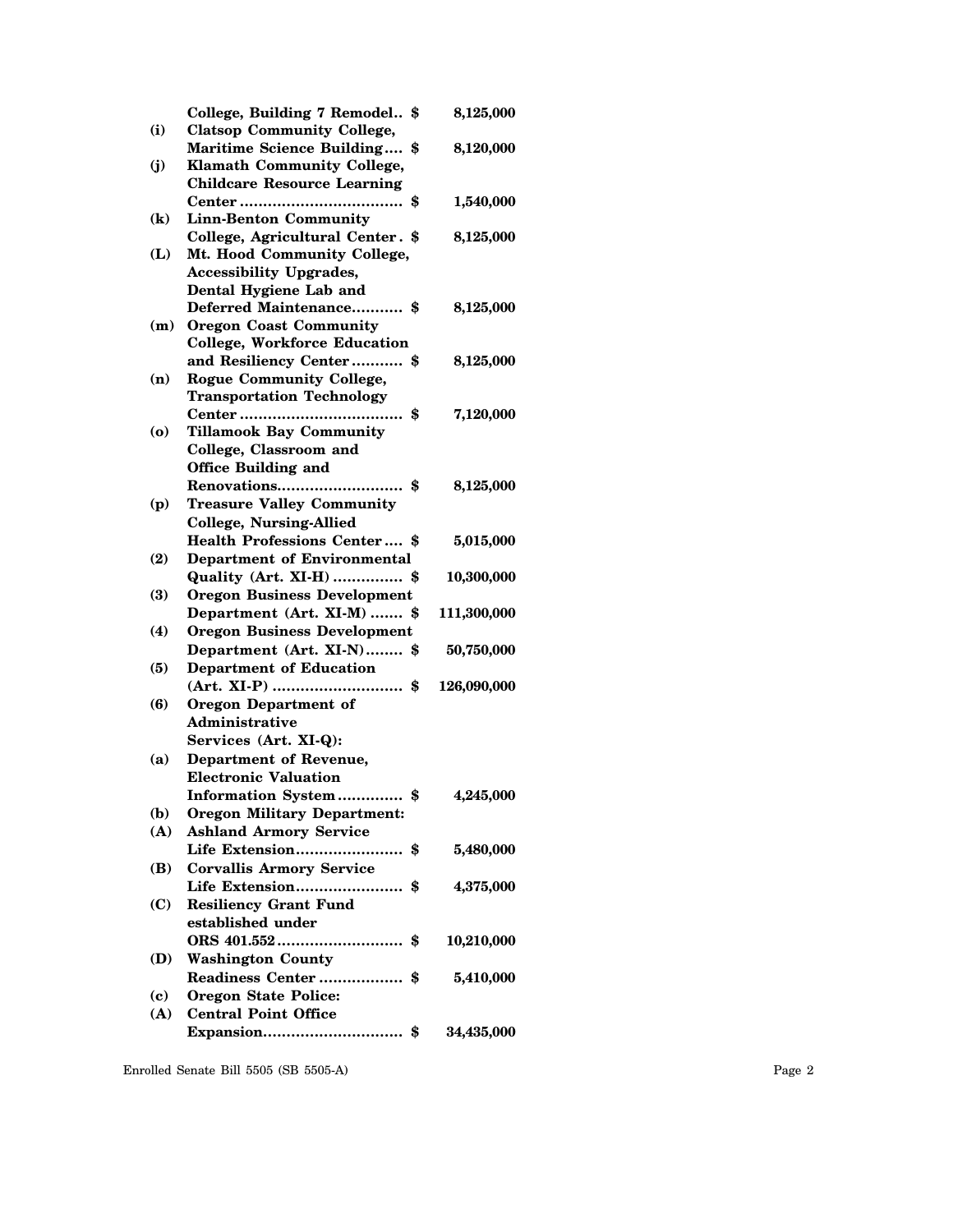| (B)            | Springfield Forensic Lab and                              |                  |
|----------------|-----------------------------------------------------------|------------------|
|                | <b>Medical Examiner's Office</b>                          | \$<br>62,710,000 |
| (C)            | <b>Springfield Patrol Area</b>                            |                  |
|                | Command Office                                            | \$<br>14,490,000 |
| (d)            | <b>Department of Corrections:</b>                         |                  |
| (A)            | <b>Capital Improvement and</b>                            |                  |
|                |                                                           | \$<br>70,745,000 |
| (B)            | <b>Electronic Health Records</b>                          | \$<br>13,635,000 |
| (C)            | <b>Off-Net Telephone</b>                                  |                  |
|                | Infrastructure                                            | \$<br>3,825,000  |
| (e)            | <b>Oregon Youth Authority:</b>                            |                  |
| (A)            | <b>Camp Riverbend Dorm</b>                                |                  |
|                | Renovation                                                | \$<br>6,975,000  |
| (B)            | Capital Improvements                                      | \$<br>11,060,000 |
| (C)            | <b>Control Room Renovations</b>                           | \$<br>1,300,000  |
| (D)            | <b>JJIS IT System</b>                                     |                  |
|                | Modernization                                             | \$<br>7,870,000  |
| (E)            | MacLaren Infirmary and                                    |                  |
|                | Pharmacy Renovation                                       | \$<br>1,720,000  |
| (F)            | <b>MacLaren West Cottages</b>                             |                  |
|                |                                                           | \$<br>20,795,000 |
| (G)            | <b>Oak Creek Medical and</b>                              |                  |
|                | <b>Dental Clinic Renovations</b>                          | \$<br>710,000    |
| (H)            | <b>Rogue Valley Facility</b>                              |                  |
|                | Improvements                                              | \$<br>7,110,000  |
| (I)            | <b>Tillamook Dorm Renovation.</b>                         | \$<br>10,495,000 |
| $(\mathbf{J})$ | <b>Tillamook Medical and</b>                              |                  |
|                | Dental Renovations                                        | \$<br>690,000    |
| (f)            | <b>Oregon Health Authority:</b>                           |                  |
| (A)            | <b>OSH Salem Well Water</b>                               |                  |
|                | <b>Treatment Facility</b>                                 | \$<br>4,555,000  |
| (B)            | <b>OSH Salem/Junction City</b>                            |                  |
|                | <b>Automated Dispensing</b>                               |                  |
|                |                                                           | \$<br>3,555,000  |
| (g)            | <b>Higher Education</b>                                   |                  |
|                | <b>Coordinating Commission:</b>                           |                  |
| (A)            | <b>Public Universities Capital</b>                        |                  |
|                | Improvement and Renewal                                   | \$<br>80,810,000 |
| (B)            | Eastern Oregon University,                                |                  |
|                | <b>Inlow Hall Renovation,</b>                             |                  |
|                |                                                           | 17,920,000       |
| (C)            | Oregon Institute of                                       |                  |
|                |                                                           |                  |
|                | Technology, OMIC R&D Center<br>for Additive Manufacturing |                  |
|                |                                                           |                  |
|                | Innovation, Phase II                                      | \$<br>5,105,000  |
| (D)            | Oregon State University:                                  |                  |
| (i)            | <b>Cascades Student Success</b>                           |                  |
|                |                                                           | \$<br>8,930,000  |
| (ii)           | <b>Cordley Hall Renovation,</b>                           |                  |
|                |                                                           | \$<br>61,690,000 |
| (E)            | Portland State University,                                |                  |
|                | <b>Gateway Center Reuse and</b>                           |                  |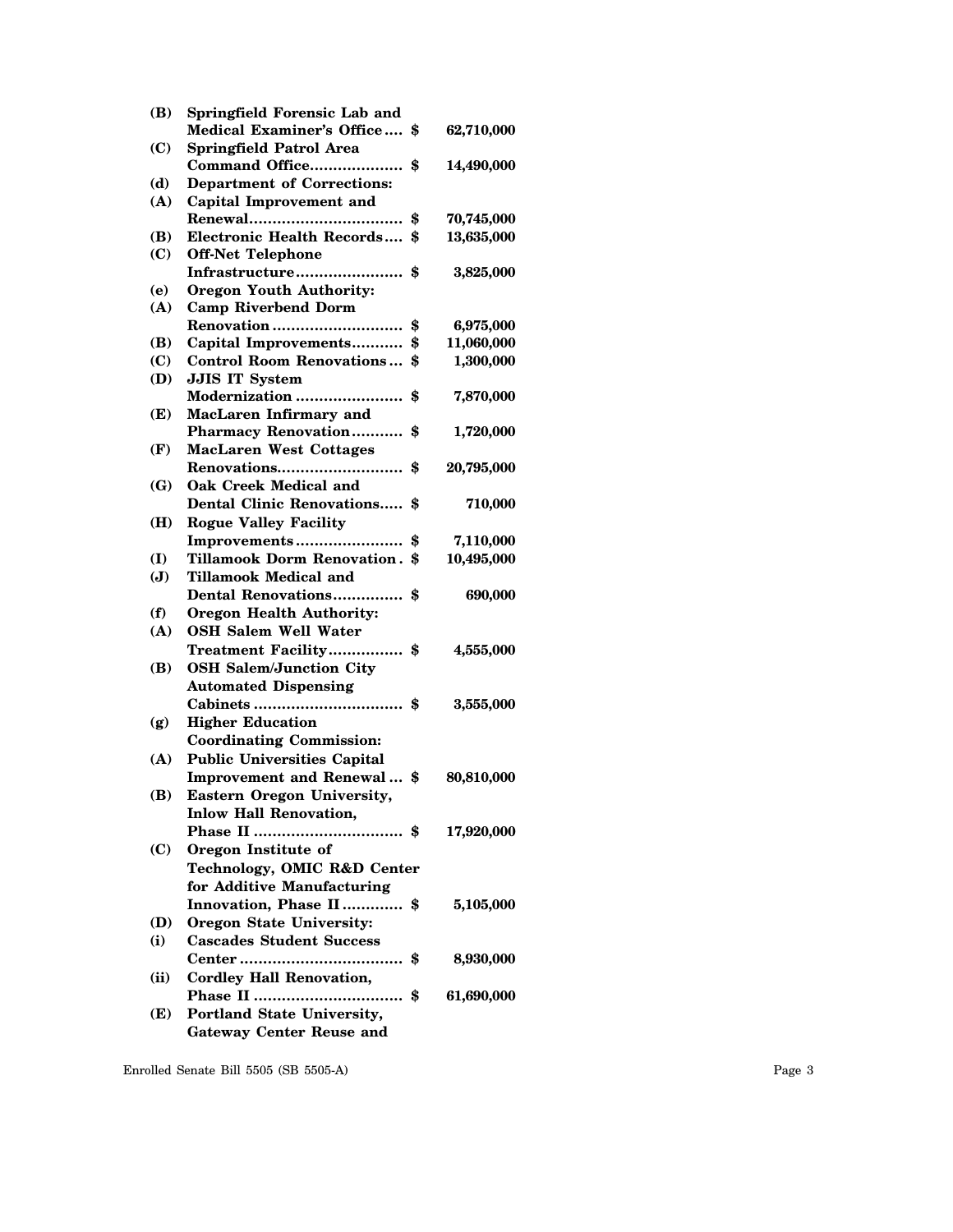|                            |                                        | 45,585,000       |
|----------------------------|----------------------------------------|------------------|
| (F)                        | University of Oregon,                  |                  |
|                            | <b>Heritage Building Renovation \$</b> | 53,285,000       |
| (G)                        | <b>Western Oregon University,</b>      |                  |
|                            | <b>Student Success Center</b>          | \$<br>20,920,000 |
| (H)                        | <b>FAMIS System Replacement</b>        | \$<br>5,105,000  |
| (h)                        | <b>Department of Education:</b>        |                  |
| (A)                        | Oregon School for the Deaf             |                  |
|                            | ADA Restrooms                          | \$<br>1,065,000  |
| (B)                        | Oregon School for the Deaf             |                  |
|                            | <b>Fire Alarm System</b>               |                  |
|                            | Replacement                            | \$<br>3,145,000  |
| (C)                        | Oregon School for the Deaf             |                  |
|                            | Windows Upgrade                        | \$<br>1,425,000  |
| (i)                        | <b>State Forestry Department:</b>      |                  |
| (A)                        | Capital Improvements                   | \$<br>2,464,209  |
| (B)                        | <b>Toledo Facility Replacement</b>     |                  |
|                            |                                        | \$<br>1,136,227  |
| $\mathbf{j}$               | <b>State Parks and Recreation</b>      |                  |
|                            | Department, Capital                    |                  |
|                            | Improvement and Renewal \$             | 50,750,000       |
| $\left( \mathbf{k}\right)$ | <b>Oregon Department of</b>            |                  |
|                            | Fish and Wildlife,                     |                  |
|                            | <b>Capital Improvement</b>             |                  |
|                            | and Renewal<br>. \$                    | 5,105,000        |
| (L)                        | <b>Housing and Community</b>           |                  |
|                            | <b>Services Department,</b>            |                  |
|                            | <b>Local Innovation and Fast</b>       |                  |
|                            | Track (LIFT) Housing and               |                  |
|                            | <b>Permanent Supportive</b>            |                  |
|                            | $Housing$ \$                           | 413,490,000      |
| (m)                        | <b>Judicial Department:</b>            |                  |
| (A)                        | <b>Benton County Courthouse \$</b>     | 20,730,000       |
| (B)                        | <b>Clackamas County</b>                |                  |
|                            | Courthouse                             | \$<br>95,400,000 |
| (C)                        | <b>Crook County Courthouse</b>         | \$<br>11,885,000 |
| (D)                        | Linn County Courthouse \$              | 16,110,000       |
| (E)                        | <b>Supreme Court Building</b>          |                  |
|                            | Renovation                             | \$<br>21,950,000 |
| (n)                        | <b>Legislative Administration</b>      |                  |
|                            | <b>Committee, Document</b>             |                  |
|                            | <b>Publishing and Management</b>       |                  |
|                            | System<br>                             | \$<br>4,310,000  |
|                            | <b>Dedicated Fund Obligations</b>      |                  |
| (7)                        | <b>Department of Veterans'</b>         |                  |
|                            | Affairs (Art. XI-A) \$                 | 180,000,000      |
| (8)                        | <b>Department of Environmental</b>     |                  |
|                            | Quality (Art. XI-H)  \$                | 10,000,000       |
| (9)                        | <b>Housing and Community</b>           |                  |
|                            | <b>Services Department</b>             |                  |
|                            | $(Art. XI-I(2))$ \$                    | 50,000,000       |
| (10)                       | <b>Higher Education Coordinating</b>   |                  |
|                            |                                        |                  |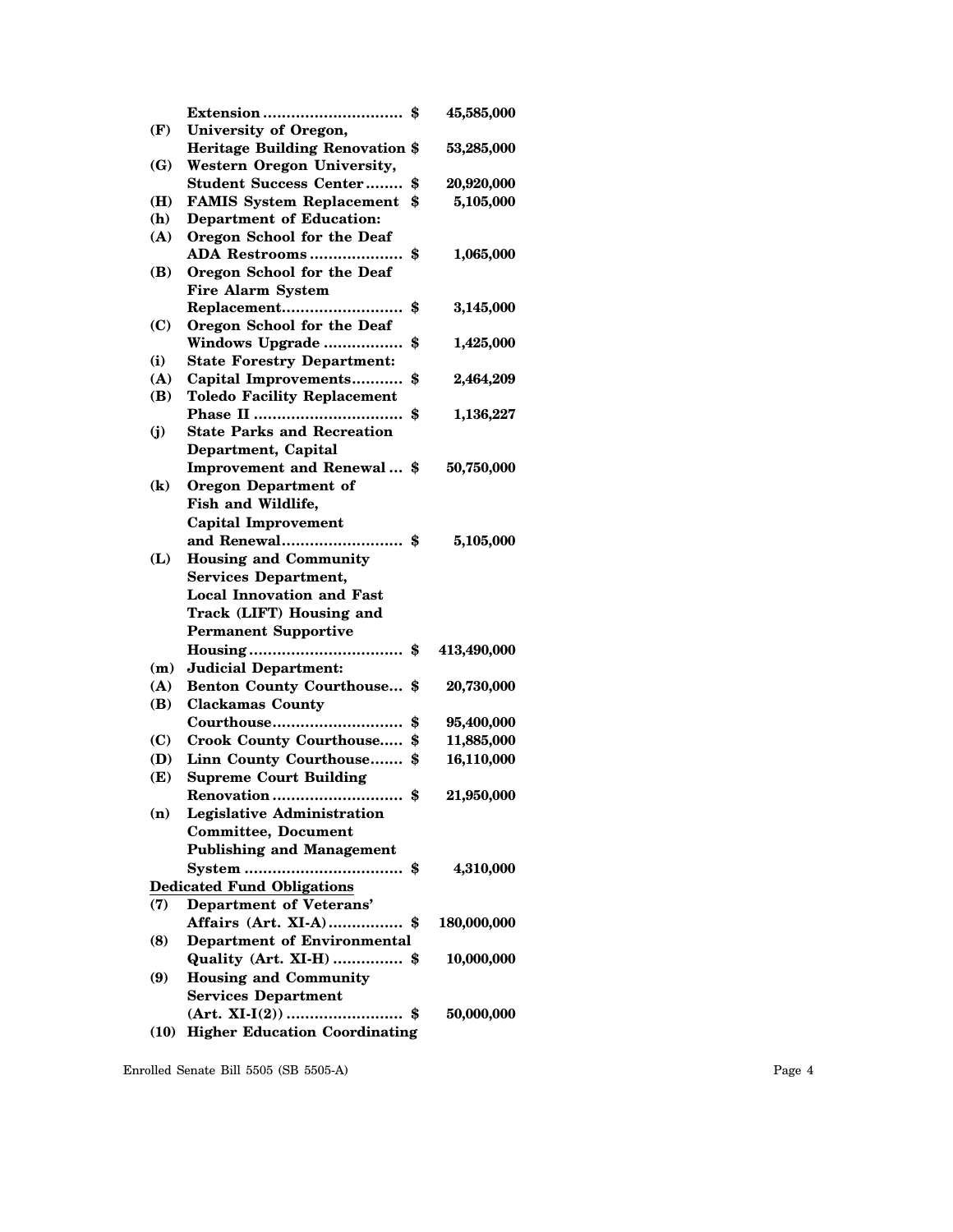|      | Commission $(Art. XI-F(1))$ :       |                  |
|------|-------------------------------------|------------------|
| (a)  | Oregon Institute of                 |                  |
|      | <b>Technology, New Residence</b>    |                  |
|      | Hall Facility  \$                   | 55,650,000       |
| (b)  | Oregon State University,            |                  |
|      | <b>Reser Stadium West</b>           |                  |
|      | <b>Grandstands</b><br>\$            | 40,555,000       |
| (c)  | Portland State University,          |                  |
|      | <b>Gateway Center Reuse</b>         |                  |
|      | and Extension  \$                   | 18,300,000       |
| (11) | <b>Oregon Department of</b>         |                  |
|      | <b>Administrative Services</b>      |                  |
|      | $(Art. XI-Q):$                      |                  |
| (a)  | <b>Executive Building Interior</b>  |                  |
|      | and Seismic Renovation              | \$<br>45,620,000 |
| (b)  | <b>Justice Building Exterior</b>    |                  |
|      | Renovations                         | \$<br>3,555,000  |
| (c)  | <b>North Valley Complex</b>         |                  |
|      | Infrastructure Upgrades/            |                  |
|      | <b>Tenant Improvements</b>          | \$<br>60,820,000 |
| (d)  | <b>Portland State Office</b>        |                  |
|      | Building Improvements \$            | 8,730,000        |
| (e)  | <b>Revenue Building Electrical</b>  |                  |
|      | System Upgrades                     | \$<br>7,120,000  |
| (f)  | <b>Yellow Parking Lot Paving</b>    | \$<br>4,055,000  |
| (g)  | <b>State Forestry Department:</b>   |                  |
| (A)  | Capital Improvements                | \$<br>2,420,791  |
| (B)  | <b>Toledo Facility Replacement,</b> |                  |
|      |                                     | \$<br>1,578,773  |
| (h)  | <b>Oregon Liquor Control</b>        |                  |
|      | Commission:                         |                  |
| (A)  | <b>Liquor Warehouse Conveyor</b>    |                  |
|      |                                     | 10,175,000       |
| (B)  | <b>Liquor Warehouse Land</b>        |                  |
|      | and Building\$                      | 53,170,000       |
| (C)  | <b>Liquor Warehouse</b>             |                  |
|      | Management IT System \$             | 27,390,000       |
|      | <b>Total General Obligation</b>     |                  |
|      |                                     |                  |

**SECTION 2. The amounts authorized, as provided by ORS 286A.035, for issuance of revenue bonds of the state during the 2021-2023 biennium are as follows:**

## **REVENUE BONDS**

| Direct Revenue Bonds               |             |
|------------------------------------|-------------|
| <b>Housing and Community</b>       |             |
| Services Department\$              | 500,000,000 |
| Department of                      |             |
|                                    | 880,000,000 |
| <b>Oregon Business Development</b> |             |
|                                    | 30,000,000  |
| <b>Oregon Department of</b>        |             |
| <b>Administrative Services,</b>    |             |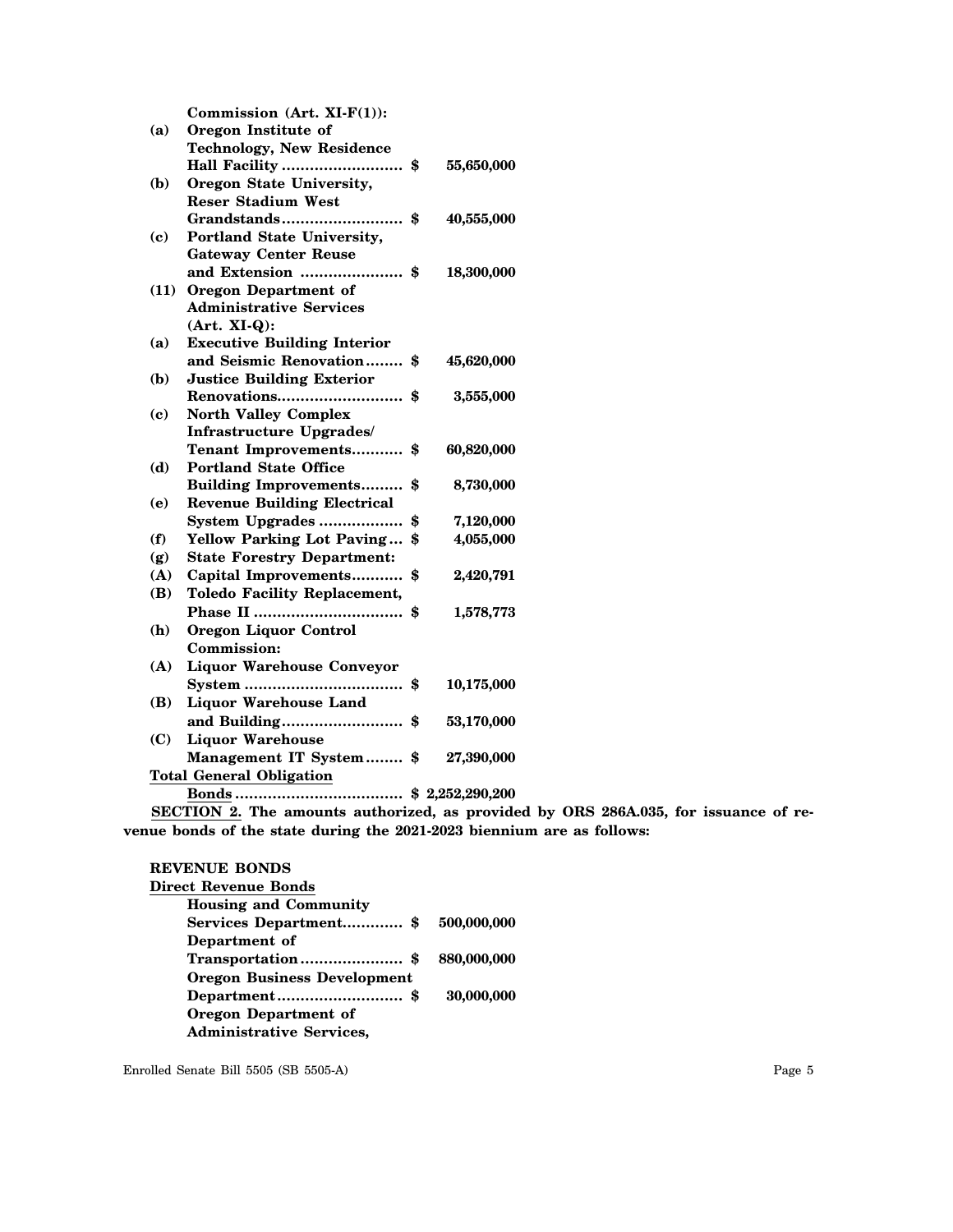| Lottery Revenue Bonds  \$                   | 492,440,000 |
|---------------------------------------------|-------------|
| <b>Total Direct Revenue</b>                 |             |
|                                             |             |
| <b>Pass-Through Revenue Bonds</b>           |             |
| <b>Oregon Business Development</b>          |             |
| Department, Industrial                      |             |
|                                             | 600,000,000 |
| <b>Oregon Business Development</b>          |             |
| Department, Beginning and                   |             |
| <b>Expanding Farmer Loan</b>                |             |
| Program\$                                   | 2,500,000   |
| Oregon Facilities Authority \$1,000,000,000 |             |
| <b>Housing and Community</b>                |             |
| Services Department\$ 1,300,000,000         |             |
| <b>Total Pass-Through Revenue</b>           |             |
|                                             |             |
| Total Revenue Bonds \$4,804,940,000         |             |
|                                             |             |

**SECTION 3. The amount authorized, as provided by ORS 286A.035, for issuance of certificates of participation and other financing agreements of the state during the 2021-2023 biennium for the Oregon Department of Administrative Services is \$100,000,000.**

**SECTION 4. (1) For calendar year 2022, the amount of \$442,862,385 is allocated for private activity bonds, as provided in ORS 286A.615, as follows:**

| (a) | <b>Oregon Business Development</b>                           |             |  |
|-----|--------------------------------------------------------------|-------------|--|
|     | Department, Industrial                                       |             |  |
|     | Development Bonds \$                                         | 40,000,000  |  |
| (b) | <b>Oregon Business Development</b>                           |             |  |
|     | Department, Beginning and                                    |             |  |
|     | <b>Expanding Farmer Loan</b>                                 |             |  |
|     |                                                              | 1,000,000   |  |
| (c) | <b>Housing and Community</b>                                 |             |  |
|     |                                                              | 250,000,000 |  |
| (d) | <b>Private Activity Bond</b>                                 |             |  |
|     |                                                              | 151,862,385 |  |
|     | $(2)$ For calendar year 2023, the amount of \$442,862,385 is |             |  |

**bonds, as provided in ORS 286A.615, as follows:**

| (a)                         | <b>Oregon Business Development</b>                      |             |
|-----------------------------|---------------------------------------------------------|-------------|
|                             | Department, Industrial                                  |             |
|                             | Development Bonds \$                                    | 40,000,000  |
| (b)                         | <b>Oregon Business Development</b>                      |             |
|                             | Department, Beginning and                               |             |
|                             | <b>Expanding Farmer Loan</b>                            |             |
|                             |                                                         | 1.000.000   |
| $\left( \mathbf{c} \right)$ | <b>Housing and Community</b>                            |             |
|                             | Services Department \$                                  | 250,000,000 |
| (d)                         | <b>Private Activity Bond</b>                            |             |
|                             |                                                         | 151,862,385 |
|                             | $(9)$ If an increase in this states proposition a suffi |             |

**(3) If an increase in this state's population, a sufficient increase in the Consumer Price Index or a change in federal law allows the private activity bond limit as set by the Internal Revenue Code of 1986, as amended, to exceed \$442,862,385 during the 2022 calendar year or \$442,862,385 during the 2023 calendar year, the increase is allocated to the Private Activity Bond Committee.**

Enrolled Senate Bill 5505 (SB 5505-A) Page 6

**(2) For calendar year 2023, the amount of \$442,862,385 is allocated for private activity**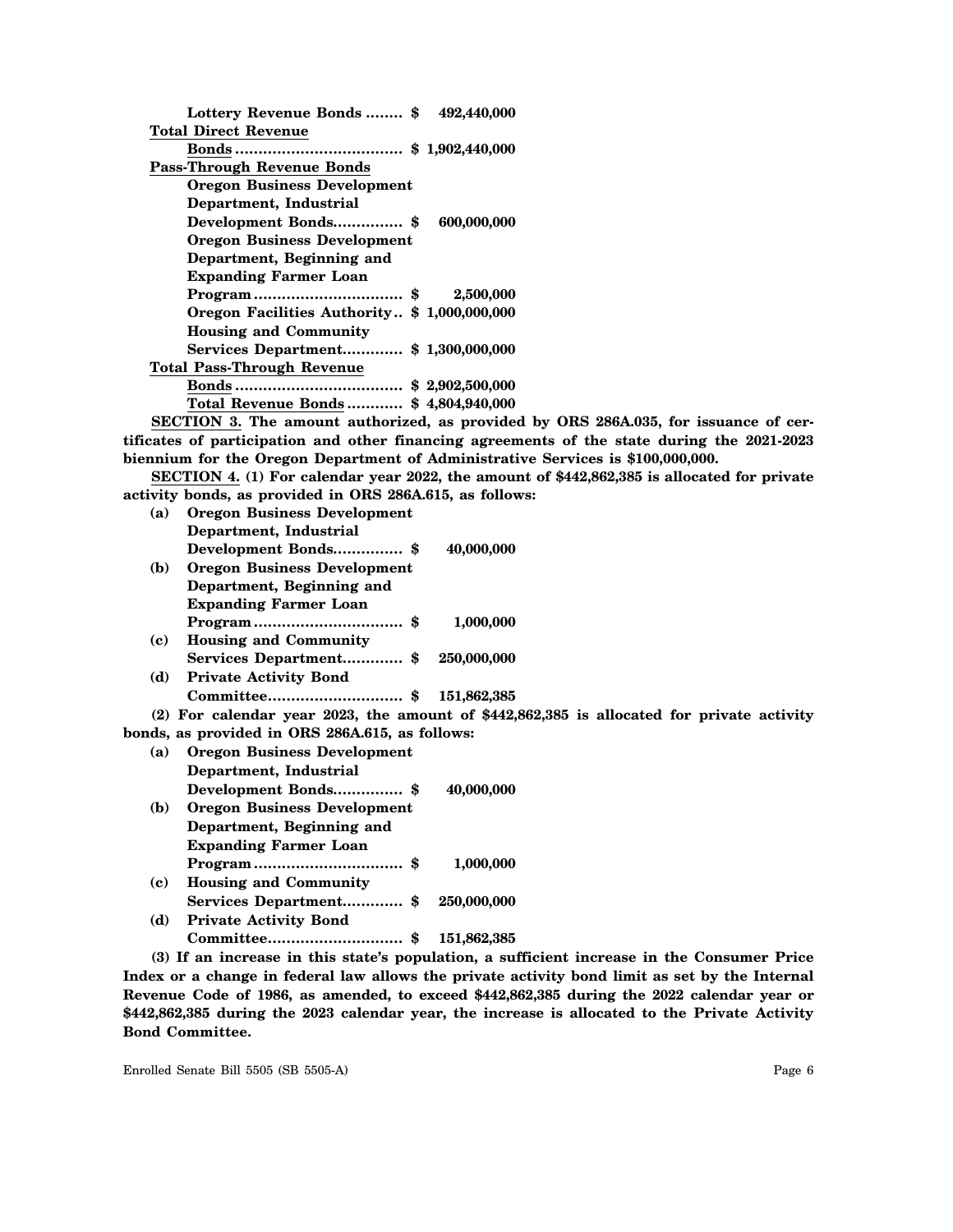**SECTION 5. (1) For purposes of Article XI-F(1), section 1, of the Oregon Constitution, the Legislative Assembly determines that the projects authorized to be financed pursuant to section 1 (10) of this 2021 Act with bonds issued under Article XI-F(1) of the Oregon Constitution will benefit higher education institutions or activities.**

**(2) For purposes of Article XI-G, section 1, of the Oregon Constitution, the Legislative Assembly determines that the projects authorized to be financed pursuant to section 1 (1) of this 2021 Act with bonds issued under Article XI-G of the Oregon Constitution will benefit higher education institutions or activities or community colleges authorized by law to receive state aid.**

**SECTION 6. Bonds authorized under section 1 (1) of this 2021 Act may not be issued until the constructing authority certifies that the constructing authority has matching funds available for the same or similar purposes as the Article XI-G bonds that will fund the grant to the constructing authority, that the matching funds are not proceeds of indebtedness incurred by the state under any other article of the Oregon Constitution, and that the matching funds are available to the constructing authority in an amount at least equal to the amount of indebtedness incurred by the state through the issuance of the Article XI-G bonds.**

**SECTION 7. (1) Out of the amount specified in section 1 (6)(m)(A) of this 2021 Act, the State Treasurer may issue Article XI-Q bonds in an amount not to exceed \$20,383,129 of net proceeds for the purposes and in the manner specified in section 8, chapter 705, Oregon Laws 2013, plus an amount estimated by the State Treasurer to pay estimated bond-related costs.**

**(2) Out of the amount specified in section 1 (6)(m)(B) of this 2021 Act, the State Treasurer may issue Article XI-Q bonds in an amount not to exceed \$94,500,000 of net proceeds for the purposes and in the manner specified in section 8, chapter 705, Oregon Laws 2013, plus an amount estimated by the State Treasurer to pay estimated bond-related costs.**

**(3) Out of the amount specified in section 1 (6)(m)(C) of this 2021 Act, the State Treasurer may issue Article XI-Q bonds in an amount not to exceed \$11,700,000 of net proceeds for the purposes and in the manner specified in section 8, chapter 705, Oregon Laws 2013, plus an amount estimated by the State Treasurer to pay estimated bond-related costs.**

**(4) Out of the amount specified in section 1 (6)(m)(D) of this 2021 Act, the State Treasurer may issue Article XI-Q bonds in an amount not to exceed \$15,900,000 of net proceeds for the purposes and in the manner specified in section 8, chapter 705, Oregon Laws 2013, plus an amount estimated by the State Treasurer to pay estimated bond-related costs.**

**(5) For purposes of sections 8 and 9, chapter 705, Oregon Laws 2013, and section 64, chapter 723, Oregon Laws 2013, bonds issued pursuant to this section are considered to be bonds issued pursuant to section 8, chapter 705, Oregon Laws 2013.**

**(6) Bonds may not be issued pursuant to section 1 (6)(m)(A), (B), (C) or (D) of this 2021 Act except as provided in this section.**

**SECTION 8. From the net proceeds of bonds issued under section 1 (6)(b)(C) of this 2021 Act, the Office of Emergency Management may expend a maximum of \$2,000,000 for urban search and rescue preparedness equipment.**

**SECTION 9. A community college for which a project to be funded with general obligation bonds authorized to be issued under Article XI-G of the Oregon Constitution is approved in this 2021 Act may not request approval for an additional project to be funded with general obligation bonds authorized to be issued under Article XI-G of the Oregon Constitution until the beginning of the regular session of the Legislative assembly held in 2025, unless the community college withdraws the project approved under this 2021 Act.**

**SECTION 10. (1) A public university that is carrying out a qualified project shall require each contractor in a contract with an estimated cost of \$200,000 or greater to:**

**(a) Employ apprentices to perform 15 percent of the work hours that workers in apprenticeable occupations perform under the contract, in a manner consistent with the apprentices' respective apprenticeship training programs;**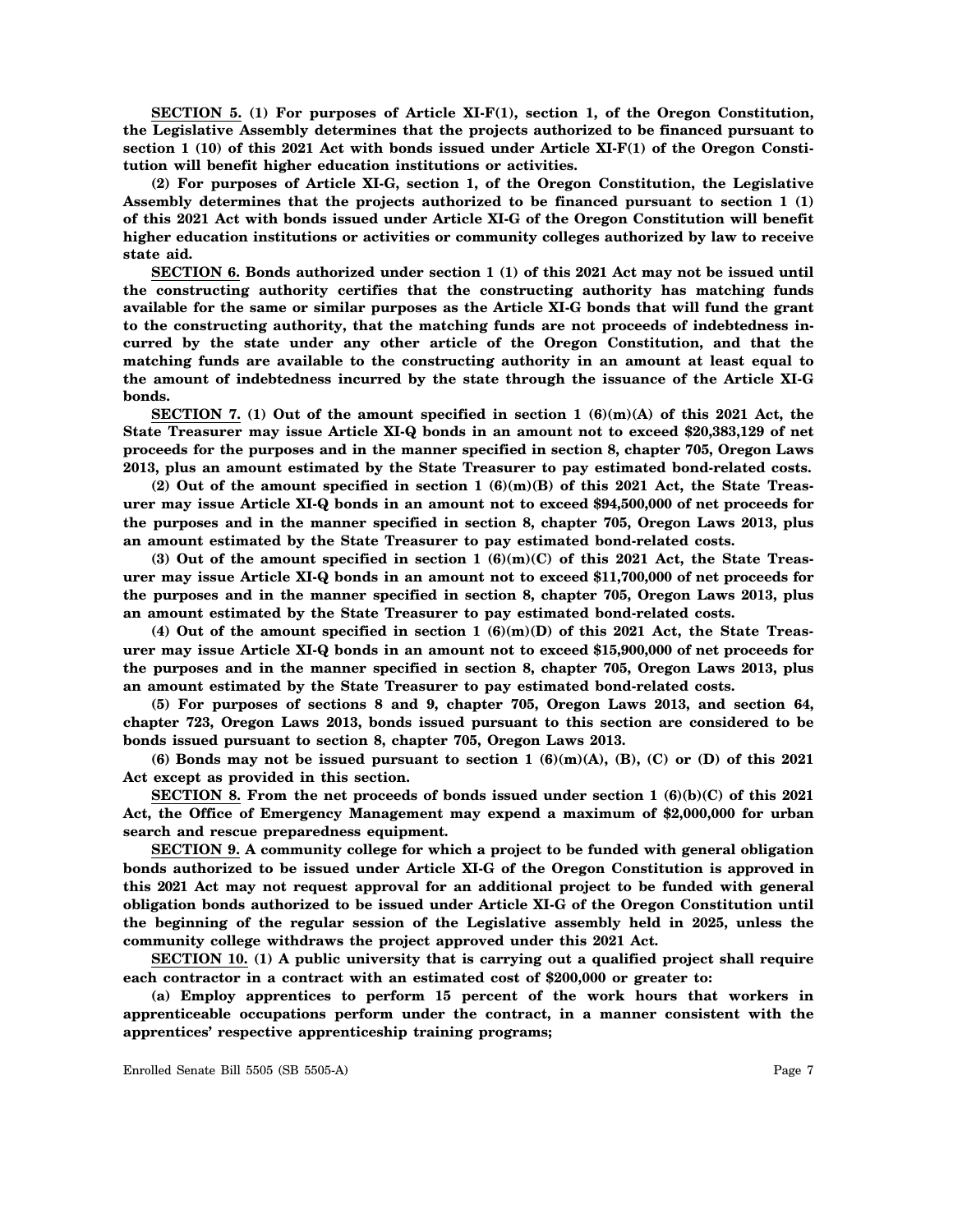**(b) Establish and execute a plan for outreach, recruitment and retention of women, minority individuals and veterans to perform work under the contract, with the aspirational target of having at least 15 percent of total work hours performed by individuals in one or more of those groups;**

**(c) Provide health insurance and retirement benefits to workers; and**

**(d) Require any subcontractor engaged by the contractor to abide by the requirements set forth in paragraphs (a), (b) and (c) of this subsection, if the work to be performed under the subcontract has an estimated cost of \$200,000 or greater.**

**(2) On or before February 1 of each year, each public university that is carrying out a qualified project shall report to the Joint Committee on Ways and Means or Joint Interim Committee on Ways and Means, as part of the report required under ORS 350.379, on:**

**(a) The amount of work performed on qualified projects by apprentices;**

**(b) The amount of work performed on qualified projects by women, minority individuals and veterans; and**

**(c) The types and costs of health insurance and retirement benefits provided to workers by contractors and subcontractors.**

**(3) The requirements of this section are in addition to, and not in lieu of, the requirements imposed under ORS 350.379.**

**(4) As used in this section:**

**(a) "Apprentice" has the meaning given that term in ORS 660.010.**

**(b) "Apprenticeable occupation" has the meaning given that term in ORS 660.010.**

**(c) "Apprenticeship training program" means the total system of apprenticeship that a particular local joint committee, as defined in ORS 660.010, operates, including the local joint committee's registered standards and all other terms and conditions for qualifying, recruiting, selecting, employing and training apprentices in an apprenticeable occupation.**

**(d) "Minority individual" has the meaning given that term in ORS 200.005.**

**(e) "Qualified project" means the following capital construction projects:**

**(A) The Eastern Oregon University Inlow Hall Renovation, Phase II referenced in section 1 (1)(a) of this 2021 Act;**

**(B) The Oregon State University Cascades Student Success Center referenced in section 1 (1)(b)(A) of this 2021 Act;**

**(C) The Oregon State University Cordley Hall Renovation, Phase II referenced in section 1 (1)(b)(B) of this 2021 Act;**

**(D) The Portland State University Gateway Center Reuse and Extension referenced in section 1 (1)(c) of this 2021 Act;**

**(E) The University of Oregon Heritage Building Renovation referenced in section 1 (1)(d) of this 2021 Act; and**

**(F) The Western Oregon University Student Success Center referenced in section 1 (1)(e) of this 2021 Act.**

**(f) "Veteran" has the meaning given that term in ORS 408.225.**

**(g) "Woman" has the meaning given that term in ORS 200.005.**

**SECTION 11. This 2021 Act being necessary for the immediate preservation of the public peace, health and safety, an emergency is declared to exist, and this 2021 Act takes effect July 1, 2021.**